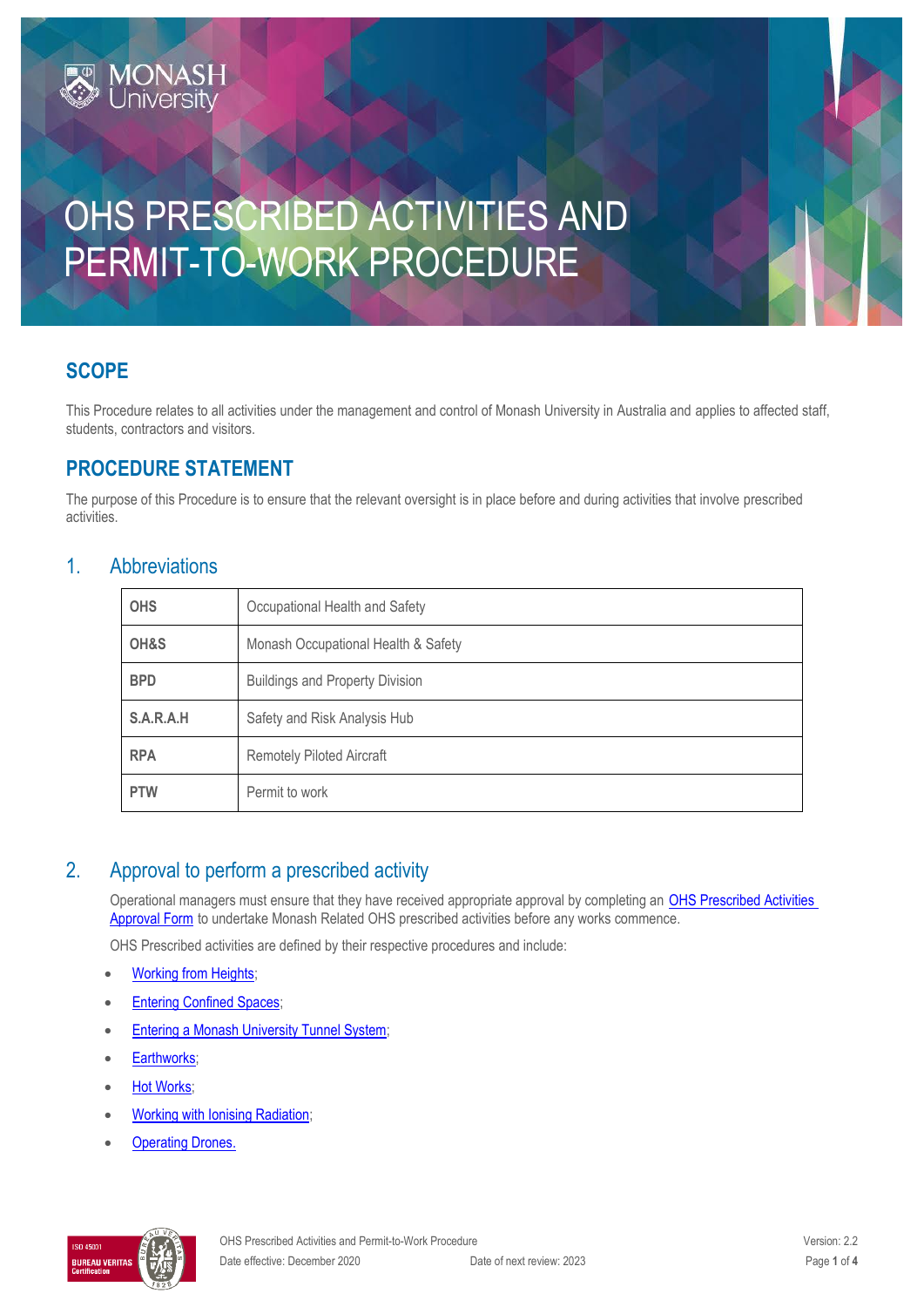#### $2.1$ Approval Process

- 2.1.1 All approval requests must be reviewed by the Authorised Person who is the designated representative of the Manager, OH&S. The Authorised Person must ensure that:
	- All the appropriate documents have been submitted;
	- Any external licencing requirements are fulfilled;
	- Applicable conditions are placed as appropriate on each approval (e.g. relevant licences with regulators are held for the duration of the approval); and
	- Other relevant persons have been consulted.

#### $2.2$ OHS Approval Certificates

- 2.2.1 Approved Persons must ensure that approval certificates are retained and produced upon request.
- $2.3$ Permit-to-Work
	- 2.3.1 Approved Persons must ensure that supervisors of any of the following prescribed activities hold a current Permit-to-work:
		- Working from Heights [contact BPD;](https://www.monash.edu/contractors/request-a-permit)
		- Earthworks [contact BPD;](https://www.monash.edu/contractors/request-a-permit)
		- Entering Confined Spaces [contact BPD;](https://www.monash.edu/contractors/request-a-permit)
		- Entering a Monash University Tunnel System [contact BPD;](https://www.monash.edu/contractors/request-a-permit)
		- Hot Works [contact BPD;](https://www.monash.edu/contractors/request-a-permit) and
		- Operating Drones [contact University Chief Pilot.](https://www.monash.edu/ohs/info-docs/remote-piloted-aircraft-drones)

Activities must not commence on an OHS prescribed activity requiring a permit-to-work until a permit has been issued.

The Permit Holder must ensure that Permit-to-Work certificates are available upon request.

## 3. Performing Prescribed Activities

 $3.1$ Failure to comply with conditions related to an OHS prescribed activity approval, may result in cancellation of that person's approval to perform the OHS prescribed activity. If this occurs all copies of related approval and permit-to-work certificates must be permanently marked to indicate this cancellation.

Any report created as a result of an incident during OHS prescribed activities must include relevant approval and permit-to-work reference numbers.

## 4. Nominating OHS Prescribed activities

 $4.1$ The Manager, OH&S may deem an activity as an OHS prescribed activity, and then must assign an Authorised Person to review approval applications.

## 5. Responsibility for Implementation

 $5.1$ It is the responsibility of the Manager, OH&S to ensure that this procedure is implemented.

# 6. Records

Approval certificates must be retained by the Person Approved for the duration of the approval.  $6.1$ 

Permit-to-work record must be retained by the Permit Holder for a duration of the work.

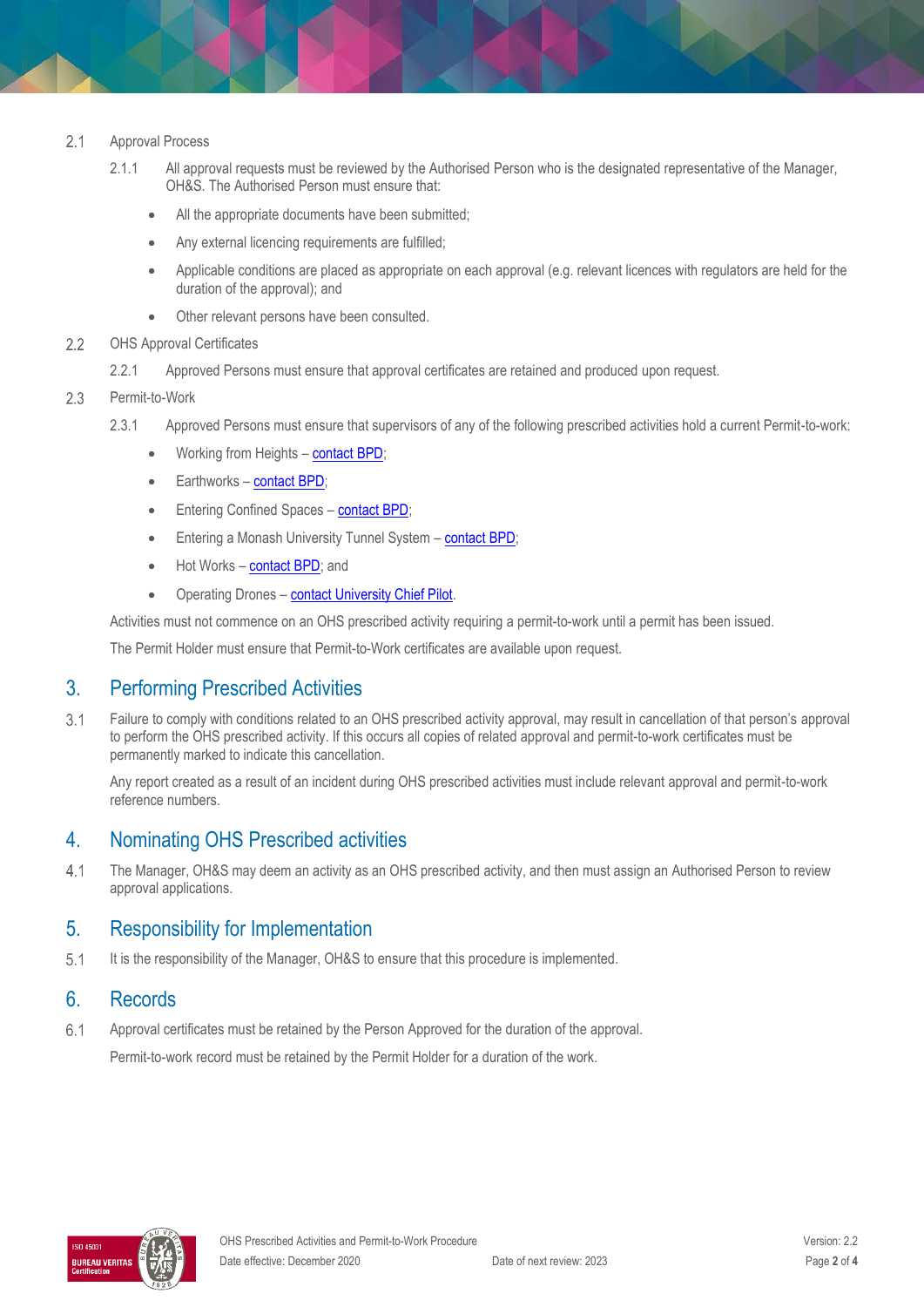# **DEFINITIONS**

A comprehensive list of definitions is provided in the **Definitions tool**. Definitions specific to this procedure are provided below.

| <b>Key word</b>                | <b>Definition</b>                                                                                                                                                     |
|--------------------------------|-----------------------------------------------------------------------------------------------------------------------------------------------------------------------|
| Approval                       | A process to review and approve that a person is qualified to undertake and/or supervise prescribed<br>activities.                                                    |
| <b>Authorised Person</b>       | A person who is authorised on behalf of the Manager, OH&S, to approve and issue a certificate in<br>relation to a specific type of OHS prescribed activities request. |
| <b>Management Control</b>      | The capacity for a Manager or Supervisor to instruct workers on the methodology with which to<br>perform work within a work area.                                     |
| <b>OHS Prescribed Activity</b> | Any activity that, due to legislated obligations or significant risk with a high potential to harm workers,<br>warrants oversight by Monash University.               |
| Permit-to-Work                 | A documented certificate that provides evidence that a supervisor has been conditionally authorised to<br>undertake specific prescribed activities.                   |
| Permit Holder                  | A manager or supervisor with the authorisation to perform and supervise OHS prescribed activities<br>requiring a permit-to-work.                                      |

# **GOVERNANCE**

| Parent policy                | <b>OHS&amp;W Policy</b>                                                                                           |  |
|------------------------------|-------------------------------------------------------------------------------------------------------------------|--|
| <b>Supporting schedules</b>  | N/A                                                                                                               |  |
| <b>Associated procedures</b> | <b>Australian and International Standards</b>                                                                     |  |
|                              | ISO 45001:2018 Occupational Health and Safety Management Systems                                                  |  |
|                              | <b>Monash OHS documents</b>                                                                                       |  |
|                              | <b>Confined Space Risk Management Procedure</b>                                                                   |  |
|                              | <b>Drone Safety Management Procedure</b>                                                                          |  |
|                              | <b>Earthworks Risk Management Procedure</b>                                                                       |  |
|                              | <b>Hot Works Risk Management Procedure</b>                                                                        |  |
|                              | OHS Roles, Responsibilities and Committees Procedure                                                              |  |
|                              | <b>Using Ionising Radiation Procedure</b>                                                                         |  |
|                              | Working from Heights Risk Management Procedure                                                                    |  |
| Legislation mandating        | Occupational Health and Safety Act 2004 (Vic)                                                                     |  |
| compliance                   | Occupational Health and Safety Regulations 2017 (Vic)                                                             |  |
| Category                     | Operational                                                                                                       |  |
| Endorsement                  | Monash University OHS Committee                                                                                   |  |
|                              | 17 November 2020                                                                                                  |  |
| Approval                     | Office of the Chief Operating Officer & Senior Vice-President (a delegate of the President & Vice-<br>Chancellor) |  |
|                              | 1 December 2020                                                                                                   |  |
| Procedure owner              | Manager, OH&S                                                                                                     |  |
| Date effective               | December 2020                                                                                                     |  |
| <b>Review date</b>           | 2023                                                                                                              |  |
| <b>Version</b>               | 2.2                                                                                                               |  |
| <b>Content enquiries</b>     | ohshelpline@monash.edu                                                                                            |  |